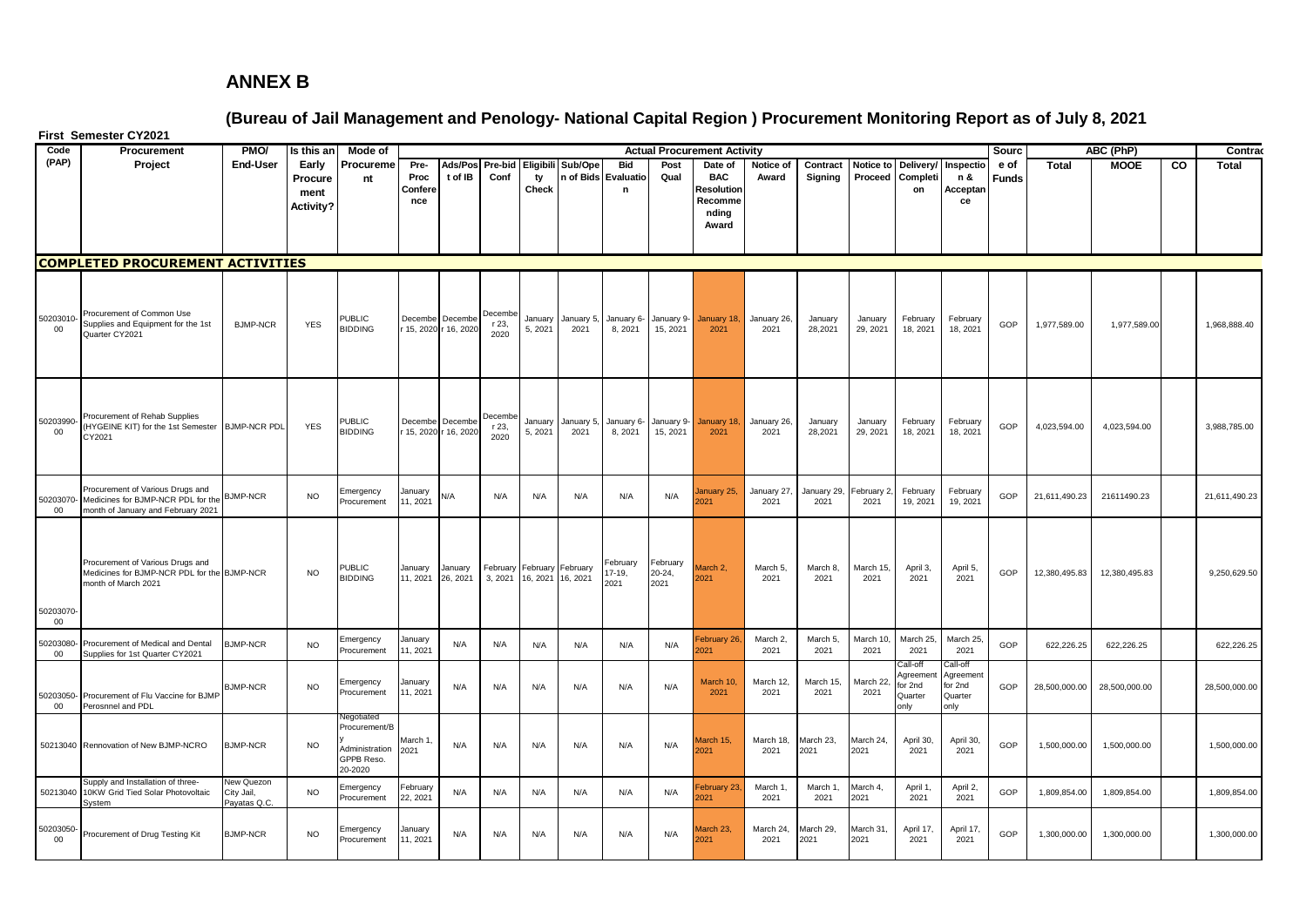| 50203050<br>00 <sub>o</sub> | Procurement of COVID-19 RT-PCR<br><b>Test Kit</b>                                                      | <b>BJMP-NCR</b> | <b>NO</b> | Emergency<br>Procurement                                        | January<br>11, 2021 | N/A                 | N/A             | N/A                 | N/A                 | N/A                | N/A                 | March 23,<br>2021          | March 24,<br>2021          | March 29,<br>2021   | March 31,<br>2021  | April 17,<br>2021    | April 17,<br>2021    | GOP | 1,165,000.00  | 1,165,000.00  | 1,165,000.00  |
|-----------------------------|--------------------------------------------------------------------------------------------------------|-----------------|-----------|-----------------------------------------------------------------|---------------------|---------------------|-----------------|---------------------|---------------------|--------------------|---------------------|----------------------------|----------------------------|---------------------|--------------------|----------------------|----------------------|-----|---------------|---------------|---------------|
| 50203990<br>$00\,$          | Procurement of Rehab Supplies<br>Brown Pants & Yellow T-Shirts) for<br>the 1st Quarter CY2021          | <b>BJMP-NCR</b> | <b>NO</b> | Procurement<br>(Small Value<br>Procurement)                     | January<br>1, 2021  | February<br>4, 2021 | N/A             | February<br>5, 2021 | February<br>5, 2021 | February 5<br>2021 | February<br>5, 2021 | February 5,<br>2021        | February 5,<br>2021        | February 8,<br>2021 | February 9<br>2021 | March 9,<br>2021     | March 10,<br>2021    | GOP | 985,744.15    | 985,744.15    | 985,744.15    |
| 50203990<br>00              | Procurement of Rehab Supplies<br>(Sports Supplies) for the 1st Quarter<br>CY2021                       | <b>BJMP-NCR</b> | <b>NO</b> | iegotiatec<br>Procurement<br>(Small Value<br>Procurement)       | Januarv<br>1, 2021  | February<br>4, 2021 | N/A             | Februar<br>5, 2021  | February<br>5, 2021 | February 5<br>2021 | February<br>5, 2021 | ebruary 5,<br>2021         | February 5,<br>2021        | February 8,<br>2021 | February 9<br>2021 | February<br>16, 2021 | ebruary<br>16, 2021  | GOP | 900,000.00    | 900,000.00    | 900,000.00    |
| 50203990<br>00              | Procurement of Rehab Supplies (ALS<br>KIT) for the 1st Quarter CY2021                                  | <b>BJMP-NCR</b> | <b>NO</b> | Procurement<br>(Small Value<br>Procurement)                     | January<br>11, 2021 | February<br>4, 2021 | N/A             | Februar<br>5, 2021  | February<br>5, 2021 | February !<br>2021 | February<br>5, 2021 | February 5<br>2021         | February 5,<br>2021        | February 8.<br>2021 | February 9<br>2021 | February<br>16, 2021 | February<br>16, 2021 | GOP | 438,095.57    | 438,095.57    | 438,095.57    |
| 50203990<br>$00\,$          | Procurement of Rehab Supplies<br>(Washable Facemask) for the 1st<br>Quarter CY2021                     | <b>BJMP-NCR</b> | <b>NO</b> | legotiated<br>Procurement<br>(Small Value<br>Procurement)       | January<br>11, 2021 | February<br>4, 2021 | N/A             | Februar<br>5, 2021  | February<br>5, 2021 | February 5<br>2021 | February<br>5, 2021 | <b>E</b> ebruary 5<br>2021 | February 5<br>2021         | February 8,<br>2021 | February 9<br>2021 | March 9,<br>2021     | March 10<br>2021     | GOP | 972,000.00    | 972,000.00    | 972,000.00    |
| 50211020<br>$00\,$          | <b>Auditing Expenses</b>                                                                               | <b>BJMP-NCR</b> | <b>NO</b> | Vegotiated<br>Procurement<br><b>Small Value</b><br>Procurement) | January<br>11, 2021 | March 9,<br>2021    | N/A             | March<br>10, 2021   | March 10<br>2021    | March 10<br>2021   | March 10<br>2021    | March 10,<br>2021          | March 10,<br>2021          | March 15,<br>2021   | March 16<br>2021   | March 23,<br>2021    | March 24<br>2021     | GOP | 21,000.00     | 21,000.00     | 21,000.00     |
| 50299020<br>$00\,$          | Printing and Binding                                                                                   | <b>BJMP-NCR</b> | <b>NO</b> | legotiated<br>Procurement<br>(Small Value<br>Procurement)       | January<br>11, 2021 | March 18<br>2021    | N/A             | March<br>19, 2021   | March 19<br>2021    | March 19.<br>2021  | March 19.<br>2021   | March 19.<br>2021          | March 19.<br>2021          | March 23,<br>2021   | March 24<br>2021   | April 8.<br>2021     | April 9.<br>2021     | GOP | 247,200.00    | 247200        | 218,547.60    |
| 50203070<br>$00\,$          | Procurement of Various Drugs and<br>Medicines for BJMP-NCR PDL for the BJMP-NCR<br>month of April 2021 |                 | <b>NO</b> | Emergency<br>Procurement                                        | January<br>11, 2021 | N/A                 | N/A             | N/A                 | N/A                 | N/A                | N/A                 | pril 19,<br>2021           | April 19,<br>2021          | April 21,<br>2021   | April 23,<br>2021  | April<br>30,2021     | April 30,<br>2021    | GOP | 10,003,500.00 | 10003500      | 10,003,500.00 |
| 50203990<br>00              | Procurement of Rehab Supplies<br>(Washable Facemask) for the 2nd<br>Quarter CY2021                     | <b>BJMP-NCR</b> | <b>NO</b> | Negotiated<br>Procurement<br>(Small Value<br>Procurement)       | May 11,<br>2021     | May 14,<br>2021     | N/A             | May 17,<br>2021     | May 17,<br>2021     | May 17,<br>2021    | May<br>18,2021      |                            | May 18,2021 May 18,2021    | May 26,<br>2021     | May 31,<br>2021    | June 7,<br>2021      | June 7,<br>2021      | GOP | 972.000.00    | 972,000.00    | 972,000.00    |
| 50203080<br>$00\,$          | Procurement of Medical and Dental<br>Supplies for the 2nd Quarter CY2021                               | <b>JMP-NCR</b>  | <b>NO</b> | Negotiated<br>Procurement<br>(Small Value<br>Procurement)       | May 11,<br>2021     | May 14,<br>2021     | N/A             | May 17,<br>2021     | May 17,<br>2021     | May 17,<br>2021    | May<br>18,2021      |                            | May 18,2021 May 18,2021    | May 26,<br>2021     | May 31,<br>2021    | June 7,<br>2021      | June 7,<br>2021      | GOP | 622,226.25    | 622226.25     | 622,000.00    |
| 50203070<br>$00\,$          | Procurement of Various Drugs and<br>Medicines for BJMP-NCR PDL for the BJMP-NCR<br>month of May 2021   |                 | <b>NO</b> | <b>PUBLIC</b><br><b>BIDDING</b>                                 | April 29,<br>2021   | May 3,<br>2021      | May 18,<br>2021 | June 1,<br>2021     | June 1,<br>2021     | June 2-5,<br>2021  | June 2-5,<br>2021   |                            | June 5, 2021 June 10, 2021 | June 11,<br>2021    | June 14,<br>2021   | June 30,<br>2021     | June 30,<br>2021     | GOP | 10,500,000.00 | 10,500,000.00 | 8,499,960.37  |
| 50203070<br>00              | Procurement of Various Drugs and<br>Medicines for BJMP-NCR PDL for the BJMP-NCR<br>month of June 2021  |                 | <b>NO</b> | PUBLIC<br><b>BIDDING</b>                                        | April 29,<br>2021   | May 3,<br>2021      | May 18,<br>2021 | June 1,<br>2021     | June 1,<br>2021     | June 2-5,<br>2021  | June 2-5,<br>2021   |                            | June 5, 2021 June 10, 2021 | June 14,<br>2021    | Jue 17,<br>2021    | July 5,<br>2021      | July 5,<br>2021      | GOP | 10475000      | 10,475,000.00 | 8490977.23    |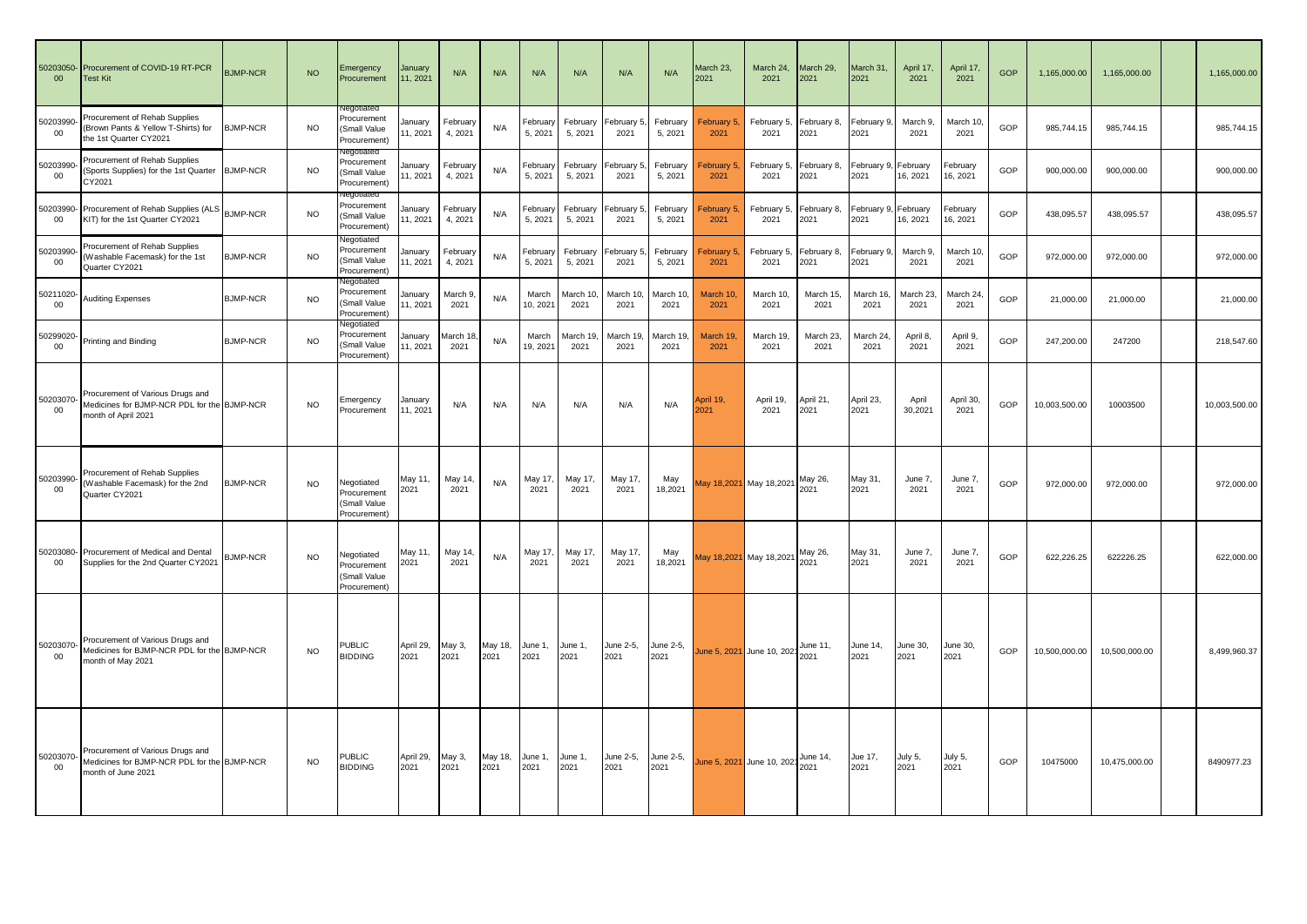| 50203990-<br>00 | Procurement of Rehab Supplies<br>(HYGEINE KIT) for the 2nd Semester BJMP-NCR<br>CY2021                        | <b>NO</b> | <b>PUBLIC</b><br><b>BIDDING</b>                           | April 29,<br>2021         | May 13,<br>2021 | May 20,<br>2021 | June 2,<br>2021 | June 2,<br>2021           | June 2,<br>2021         | June 4-7,<br>2021       |                                    | June 8, 2021 June 10, 202 June 18, |                                                                                                                                       | June 21<br>2021  | July 8,<br>2021         | July 8,<br>2021                                       | GOP | 3000000 | 3,000,000.00 |                | 2525500 |  |
|-----------------|---------------------------------------------------------------------------------------------------------------|-----------|-----------------------------------------------------------|---------------------------|-----------------|-----------------|-----------------|---------------------------|-------------------------|-------------------------|------------------------------------|------------------------------------|---------------------------------------------------------------------------------------------------------------------------------------|------------------|-------------------------|-------------------------------------------------------|-----|---------|--------------|----------------|---------|--|
|                 | Upgrade of Electrical System of<br>50213040 Caloocan City Jail form Single Phase BJMP-NCR<br>to Three Phase   | <b>NO</b> | Direct<br>Contracting                                     | May 17,<br>2021           | N/A             | N/A             | N/A             | N/A                       | N/A                     | N/A                     | June 14, 202 June 14, 202 June 18, |                                    |                                                                                                                                       | June 21,<br>2021 | <b>July 11,</b><br>2021 | July 12,<br>2021                                      | GOP | 700000  | 700,000.00   |                | 148450  |  |
| 50203070-<br>00 | Procurement of Various Drugs and<br>Medicines for BJMP-NCR Personnel BJMP-NCR<br>for the 1st Semester CY 2021 | <b>NO</b> | Negotiated<br>Procurement<br>(Small Value<br>Procurement) | June 16, June 21,<br>2021 | 2021            | N/A             | 2021            | June 24, June 24,<br>2021 | <b>June 25,</b><br>2021 | <b>June 25,</b><br>2021 | <b>June 25,</b><br>2021            | June 25,<br>2021                   | June 28,<br>2021                                                                                                                      | July 5,<br>2021  | <b>July 12,</b><br>2021 | July 12,<br>2021                                      | GOP | 905200  | 905,200.00   |                | 905003  |  |
|                 |                                                                                                               |           |                                                           |                           |                 |                 |                 |                           |                         |                         |                                    |                                    |                                                                                                                                       |                  |                         | <b>Total Alloted Budget of Procurement Activities</b> |     |         |              | 115,632,215.28 |         |  |
|                 |                                                                                                               |           |                                                           |                           |                 |                 |                 |                           |                         |                         |                                    |                                    | <b>Total Contract Price of Procurement Actitvites Conducted</b><br><b>Total Savings (Total Alloted Budget - Total Contract Price)</b> |                  |                         |                                                       |     |         |              | 8212563.98     |         |  |

|    | <b>ON-GOING PROCUREMENT ACTIVITIES</b>                                                                |                 |           |                                                           |                |                 |      |                 |                                            |                                                                        |                      |                  |                           |            |                  |                    |          |     |          |               |        |
|----|-------------------------------------------------------------------------------------------------------|-----------------|-----------|-----------------------------------------------------------|----------------|-----------------|------|-----------------|--------------------------------------------|------------------------------------------------------------------------|----------------------|------------------|---------------------------|------------|------------------|--------------------|----------|-----|----------|---------------|--------|
|    | Repair of Roofing and Airduct System BJMP-NCR<br>50213040 In Pasay City Jail- Female Dormitory        |                 | <b>NO</b> | Negotiated<br>Procurement<br>(Small Value<br>Procurement) | May 17,<br>021 | May 29,<br>2021 | N/A  | June<br>$202 -$ | June '<br>2021                             | June 2,<br>2021                                                        | June 2,<br>2021      |                  | June 2, 2021 June 2, 2021 | June 14,   | June 16,<br>2021 | August 18,<br>2021 | on-going | GOP | 550000   | 550,000.00    | 547496 |
|    | Procurement of Common Use<br>50203010-<br>Supplies and Equipment for the 2nd<br>Quarter CY2021        | <b>BJMP-NCR</b> | <b>NO</b> | PUBLIC<br><b>BIDDING</b>                                  | 2021           | 2021            | 2021 | 2021            | 2021                                       | June 16, June 21, June 29, July 13, July 13, July 14, July 14-<br>2021 | 17, 2021             | July 17,<br>2021 | July 19, 202:             | <b>BAC</b> |                  | Activities Ongoing |          | GOP | 1500000  | 1,500,000.00  |        |
| 00 | Procurement of Various Drugs and<br>50203070-Medicines for BJMP-NCR PDL for the<br>month of July 2021 | <b>BJMP-NCR</b> | NO        | PUBLIC<br><b>BIDDING</b>                                  | July 5<br>2021 | 2021            | 2021 | 2021            | July 6, July 13, July 27, July 27,<br>2021 | July 28,<br>2021                                                       | July 29-<br>31, 2021 | August 2<br>2021 | August 3,<br>2021         | <b>BAC</b> |                  | Activities Ongoing |          | GOP | 10856582 | 10,856,582.00 |        |
|    |                                                                                                       |                 |           |                                                           |                |                 |      |                 |                                            |                                                                        |                      |                  |                           |            |                  |                    |          |     |          |               |        |
|    | <b>Total Alloted Budget of On-going Procurement Activities</b><br>12906582                            |                 |           |                                                           |                |                 |      |                 |                                            |                                                                        |                      |                  |                           |            |                  |                    |          |     |          |               |        |

**Prepared by: Recommended for Approval by: Recommended for Approval by:** 

**JSINSP PATRICK ANTHONY B DEMIGILLO** BAC Secretariat

**JSUPT SEVERINO G KHITA** BAC Chairperson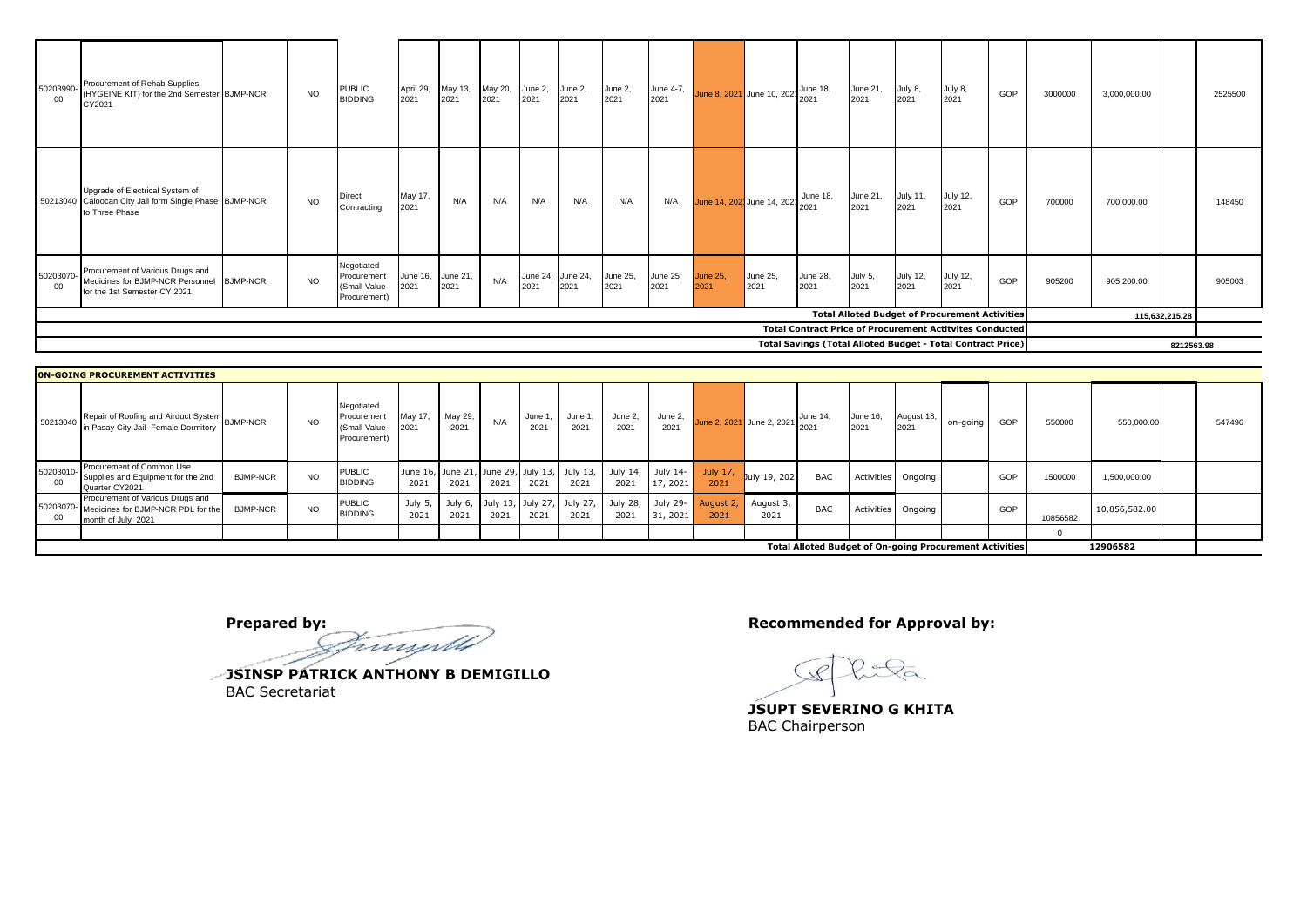| et Cost (PhP) |    | <b>List of Invited</b>                                                                                                                                                                                 |                     |                                | Date of Receipt of Invitation  |                              |                        |                                                                          | Remarks                                                                |
|---------------|----|--------------------------------------------------------------------------------------------------------------------------------------------------------------------------------------------------------|---------------------|--------------------------------|--------------------------------|------------------------------|------------------------|--------------------------------------------------------------------------|------------------------------------------------------------------------|
| <b>MOOE</b>   | CO | <b>Observers</b>                                                                                                                                                                                       | Pre-<br>bid<br>Conf | Eligibil<br>ity<br>Check       | Sub/O<br>pen of<br><b>Bids</b> | <b>Bid</b><br>Evalua<br>tion | Post<br>Qual           | Delivery/<br>Completi<br>on/<br>Accepta<br>nce<br>(lf<br>applicabl<br>e) | (Explaining<br>changes from<br>the APP)                                |
|               |    |                                                                                                                                                                                                        |                     |                                |                                |                              |                        |                                                                          |                                                                        |
| 1,968,888.40  |    | 1. Representative<br><b>International Center</b><br>for Innovation<br>Transformation &<br>Excellence in<br>Governance Inc., 2.<br>Representative from<br>Christ the King<br>3. Representative -<br>COA | 12/16/2<br>020      | 020                            | 12/16/2 12/16/20<br>20         | JAN 7,<br>2021               | JAN 7,<br>2021         | February<br>18, 2021                                                     |                                                                        |
| 3,988,785.00  |    | <b>International Center</b><br>for Innovation<br>Transformation &<br>Excellence in<br>Governance Inc., 2.<br>Representative from<br>Christ the King<br>3. Representative -<br>COA                      | 12/16/2<br>020      | 020                            | 12/16/2 12/16/20<br>20         | JAN 7,<br>2021               | JAN 7,<br>2021         | February<br>18, 2021                                                     |                                                                        |
| 21,611,490.23 |    | N/A                                                                                                                                                                                                    | N/A                 | N/A                            | N/A                            | N/A                          | N/A                    | N/A                                                                      |                                                                        |
| 9,250,629.50  |    | 1. Representative<br><b>International Center</b><br>for Innovation<br>Transformation &<br>Excellence in<br>Governance Inc., 2.<br>Representative from<br>Christ the King<br>3. Representative -<br>COA | 26,<br>2021         | January January<br>26.<br>2021 | January<br>26, 2021            | January<br>26,<br>2021       | January<br>26,<br>2021 | April 5,<br>2021                                                         |                                                                        |
| 622,226.25    |    | N/A                                                                                                                                                                                                    | N/A                 | N/A                            | N/A                            | N/A                          | N/A                    | N/A                                                                      |                                                                        |
| 28,500,000.00 |    | N/A                                                                                                                                                                                                    | N/A                 | N/A                            | N/A                            | N/A                          | N/A                    | N/A                                                                      |                                                                        |
| 1,500,000.00  |    | N/A                                                                                                                                                                                                    | N/A                 | N/A                            | N/A                            | N/A                          | N/A                    | N/A                                                                      |                                                                        |
| 1,809,854.00  |    | N/A                                                                                                                                                                                                    | N/A                 | N/A                            | N/A                            | N/A                          | N/A                    | N/A                                                                      |                                                                        |
| 1,300,000.00  |    | N/A                                                                                                                                                                                                    | N/A                 | N/A                            | N/A                            | N/A                          | N/A                    | N/A                                                                      | Released allocation<br>is lower than the<br>estimated budget in<br>APP |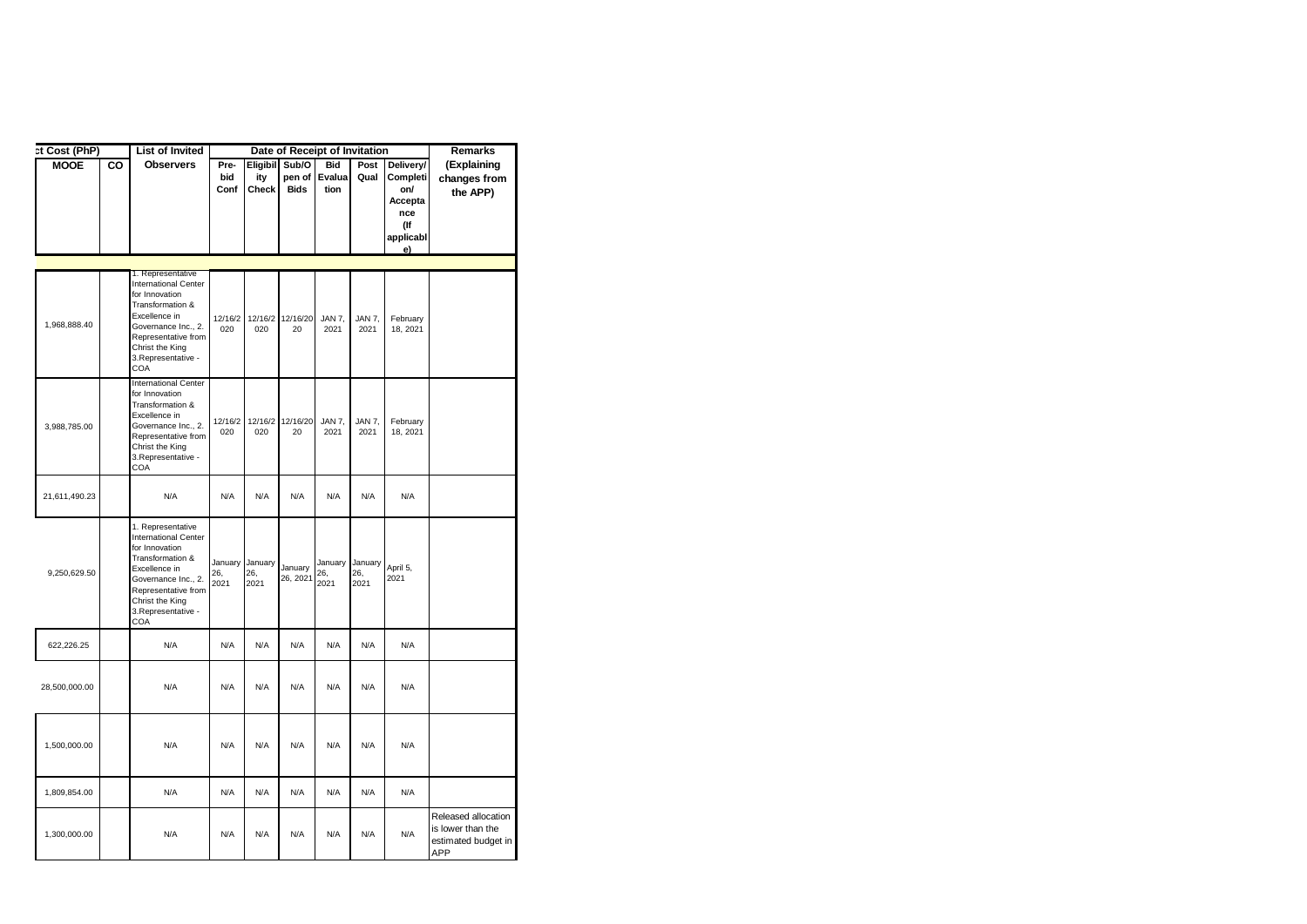| 1,165,000.00 | N/A                                                                                                                                                                                                    | N/A             | N/A             | N/A             | N/A             | N/A             | N/A              | Requested<br><b>Allocation for</b><br>COVID-19<br>Immediate<br><b>RESPONSE</b> items                                |
|--------------|--------------------------------------------------------------------------------------------------------------------------------------------------------------------------------------------------------|-----------------|-----------------|-----------------|-----------------|-----------------|------------------|---------------------------------------------------------------------------------------------------------------------|
| 985,744.15   | N/A                                                                                                                                                                                                    | N/A             | N/A             | N/A             | N/A             | N/A             | N/A              |                                                                                                                     |
| 900,000.00   | N/A                                                                                                                                                                                                    | N/A             | N/A             | N/A             | N/A             | N/A             | N/A              |                                                                                                                     |
| 438,095.57   | N/A                                                                                                                                                                                                    | N/A             | N/A             | N/A             | N/A             | N/A             | N/A              |                                                                                                                     |
| 972,000.00   | N/A                                                                                                                                                                                                    | N/A             | N/A             | N/A             | N/A             | N/A             | N/A              |                                                                                                                     |
| 21,000.00    | N/A                                                                                                                                                                                                    | N/A             | N/A             | N/A             | N/A             | N/A             | N/A              |                                                                                                                     |
| 218,547.60   | N/A                                                                                                                                                                                                    | N/A             | N/A             | N/A             | N/A             | N/A             | N/A              |                                                                                                                     |
| 10003500.00  | N/A                                                                                                                                                                                                    | N/A             | N/A             | N/A             | N/A             | N/A             | N/A              | Emergency<br>Procurement has<br>been initiated due to<br>the prevailing<br>COVID-19 cases in<br>our jail facilities |
| 972,000      | N/A                                                                                                                                                                                                    | N/A             | N/A             | N/A             | N/A             | N/A             | N/A              | Requested<br>Allocation for<br>COVID-19<br>Immediate<br><b>RESPONSE</b> items                                       |
| 622000       | N/A                                                                                                                                                                                                    | N/A             | N/A             | N/A             | N/A             | N/A             | N/A              | Released allocation<br>is lower than the<br>estimated budget in<br>APP                                              |
| 8,499,960.37 | 1. Representative<br><b>International Center</b><br>for Innovation<br>Transformation &<br>Excellence in<br>Governance Inc., 2.<br>Representative from<br>Christ the King<br>3. Representative -<br>COA | May 14,<br>2021 | May 14,<br>2021 | May 14,<br>2021 | May 14,<br>2021 | May 14,<br>2021 | June 30,<br>2021 | Released allocation<br>is lower than the<br>estimated budget in<br>APP                                              |
| 8,490,977.23 | 1. Representative<br><b>International Center</b><br>for Innovation<br>Transformation &<br>Excellence in<br>Governance Inc., 2.<br>Representative from<br>Christ the King<br>3. Representative -<br>COA | May 14,<br>2021 | May 14,<br>2021 | May 14,<br>2021 | May 14,<br>2021 | May 14,<br>2021 | July 5, 202      | Released allocation<br>is lower than the<br>estimated budget in<br>APP                                              |